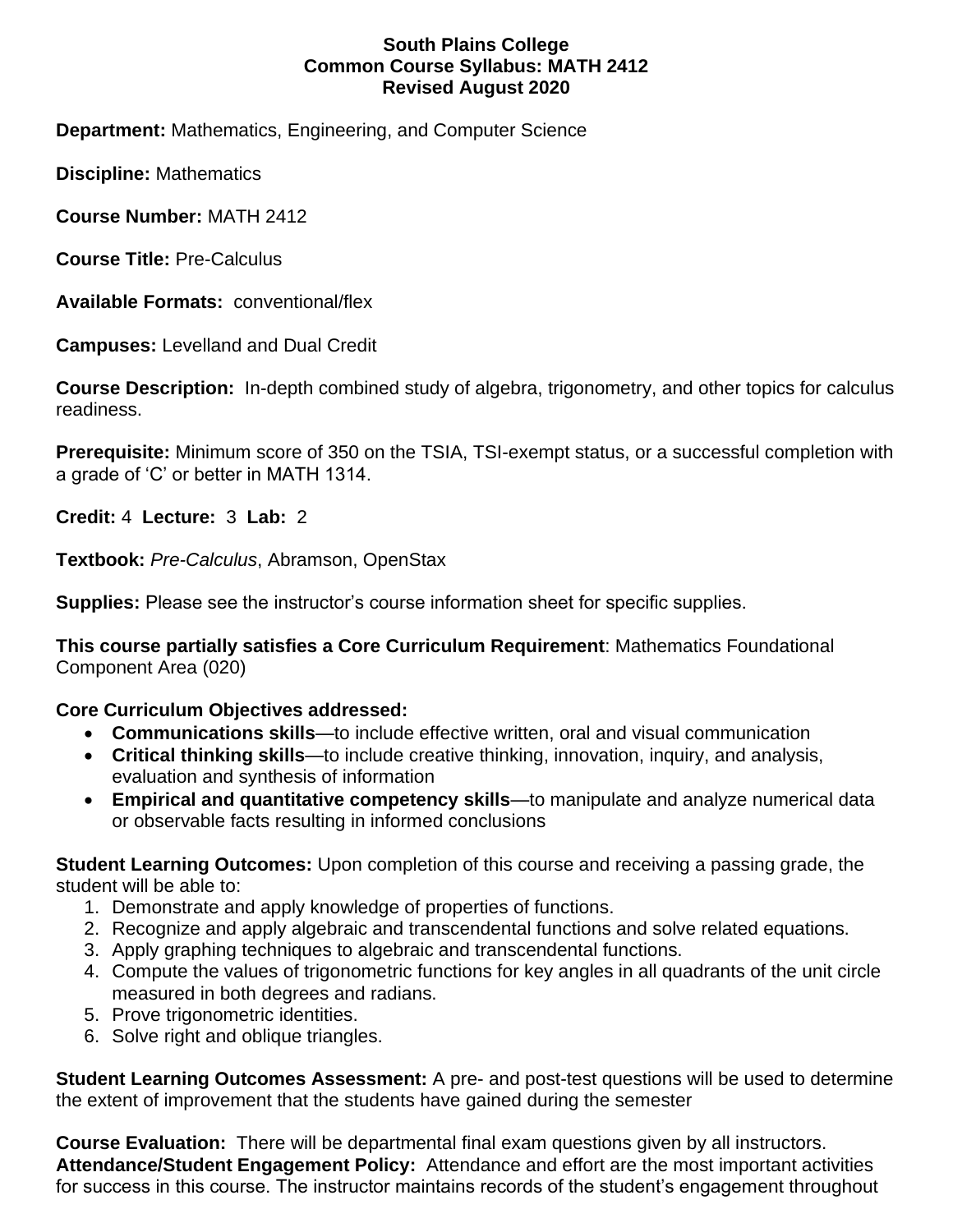the semester. The student will be allowed to miss twenty percent (20%) of class assignments for the semester, *for any reason*. Should this number be exceeded, the instructor has the right to drop the student with a grade of F or an X, depending on the instructor's discretion.

Plagiarism violations include, but are not limited to, the following:

- 1. Turning in a paper that has been purchased, borrowed, or downloaded from another student, an online term paper site, or a mail order term paper mill;
- 2. Cutting and pasting together information from books, articles, other papers, or online sites without providing proper documentation;
- 3. Using direct quotations (three or more words) from a source without showing them to be direct quotations and citing them; or
- 4. Missing in-text citations.

Cheating violations include, but are not limited to, the following:

- 1. Obtaining an examination by stealing or collusion;
- 2. Discovering the content of an examination before it is given;
- 3. Using an unauthorized source of information (notes, textbook, text messaging, internet, apps) during an examination, quiz, or homework assignment;
- 4. Entering an office or building to obtain an unfair advantage;
- 5. Taking an examination for another;
- 6. Altering grade records;
- 7. Copying another's work during an examination or on a homework assignment;
- 8. Rewriting another student's work in Peer Editing so that the writing is no longer the original student's;
- 9. Taking pictures of a test, test answers, or someone else's paper.

**COVID Syllabus Statement:** It is the policy of South Plains College for the Spring 2021 semester that as a condition of on-campus enrollment, all students are required to engage in safe behaviors to avoid the spread of COVID-19 in the SPC community. Such behaviors specifically include the requirement that all students properly wear CDC-compliant face coverings while in SPC buildings including in classrooms, labs, hallways, and restrooms. Failure to comply with this policy may result in dismissal from the current class session. If the student refuses to leave the classroom or lab after being dismissed, the student may be referred to the Dean of Students on the Levelland campus or the Dean/Director of external centers for Student Code of Conduct Violation.

**Student Code of Conduct Policy**: Any successful learning experience requires mutual respect on the part of the student and the instructor. Neither instructor nor student should be subject to others' behavior that is rude, disruptive, intimidating, aggressive, or demeaning**.** Student conduct that disrupts the learning process or is deemed disrespectful or threatening shall not be tolerated and may lead to disciplinary action and/or removal from class.

**Diversity Statement:** In this class, the teacher will establish and support an environment that values and nurtures individual and group differences and encourages engagement and interaction. Understanding and respecting multiple experiences and perspectives will serve to challenge and stimulate all of us to learn about others, about the larger world and about ourselves. By promoting diversity and intellectual exchange, we will not only mirror society as it is, but also model society as it should and can be.

**Disability Statement:** Students with disabilities, including but not limited to physical, psychiatric, or learning disabilities, who wish to request accommodations in this class should notify the Disability Services Office early in the semester so that the appropriate arrangements may be made. In accordance with federal law, a student requesting accommodations must provide acceptable documentation of his/her disability to the Disability Services Office. For more information, call or visit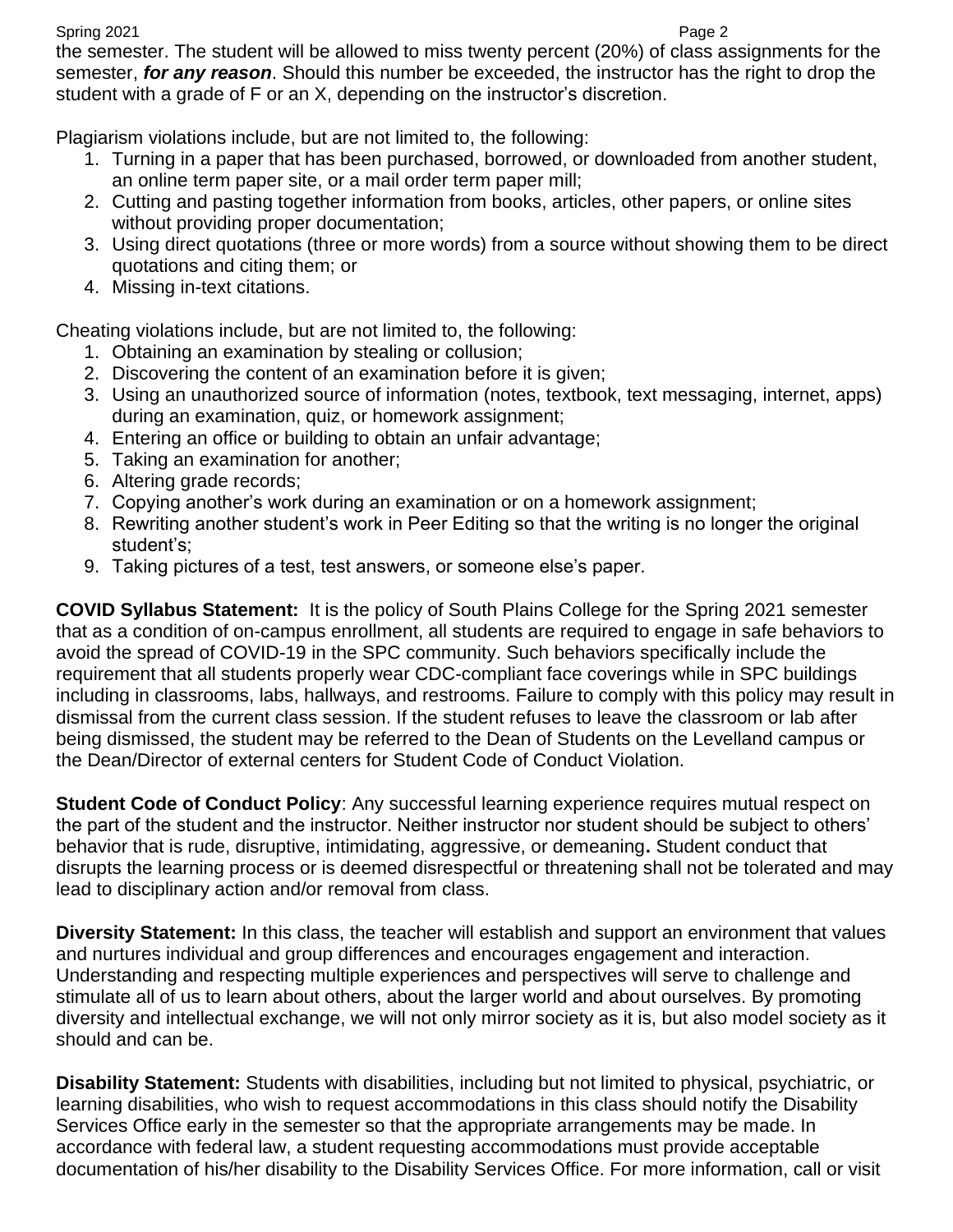Spring 2021 **Page 3** the Disability Services Office at Levelland (Student Health & Wellness Office) 806-716-2577, Reese Center (Building 8) 806-716-4675, or Plainview Center (Main Office) 806-716-4302 or 806-296-9611.

**Nondiscrimination Policy:** South Plains College does not discriminate on the basis of race, color, national origin, sex, disability or age in its programs and activities. The following person has been designated to handle inquiries regarding the non-discrimination policies: Vice President for Student Affairs, South Plains College, 1401 College Avenue, Box 5, Levelland, TX 79336. Phone number 806-716-2360.

**Title IX Pregnancy Accommodations Statement:** If you are pregnant, or have given birth within six months, Under Title IX you have a right to reasonable accommodations to help continue your education. To [activate](http://www.southplainscollege.edu/employees/manualshandbooks/facultyhandbook/sec4.php) accommodations you must submit a Title IX pregnancy accommodations request, along with specific medical documentation, to the Director of Health and Wellness. Once approved, notification will be sent to the student and instructors. It is the student's responsibility to work with the instructor to arrange accommodations. Contact the Director of Health and Wellness at 806-716-2362 or [email](http://www.southplainscollege.edu/employees/manualshandbooks/facultyhandbook/sec4.php) [cgilster@southplainscollege.edu](mailto:cgilster@southplainscollege.edu) for assistance.

**Campus Concealed Carry**: Texas Senate Bill - 11 (Government Code 411.2031, et al.) authorizes the carrying of a concealed handgun in South Plains College buildings only by persons who have been issued and are in possession of a Texas License to Carry a Handgun. Qualified law enforcement officers or those who are otherwise authorized to carry a concealed handgun in the State of Texas are also permitted to do so. Pursuant to Penal Code (PC) 46.035 and South Plains College policy, license holders may not carry a concealed handgun in restricted locations. For a list of locations and Frequently Asked Questions, please refer to the Campus Carry page at: <http://www.southplainscollege.edu/campuscarry.php>

Pursuant to PC 46.035, the open carrying of handguns is prohibited on all South Plains College campuses. Report violations to the College Police Department at 806-716-2396 or 9-1-1.

**SPC Bookstore Price Match Guarantee Policy:** If you find a lower price on a textbook, the South Plains College bookstore will match that price. The difference will be given to the student on a bookstore gift certificate! The gift certificate can be spent on anything in the store.

If students have already purchased textbooks and then find a better price later, the South Plains College bookstore will price match through the first week of the semester. The student must have a copy of the receipt and the book has to be in stock at the competition at the time of the price match.

The South Plains College bookstore will happily price match BN.com & books on Amazon noted as *ships from and sold by Amazon.com*. Online marketplaces such as *Other Sellers* on Amazon, Amazon's Warehouse Deals, *fulfilled by* Amazon, BN.com Marketplace, and peer-to-peer pricing are not eligible. They will price match the exact textbook, in the same edition and format, including all accompanying materials, like workbooks and CDs.

A textbook is only eligible for price match if it is in stock on a competitor's website at time of the price match request. Additional membership discounts and offers cannot be applied to the student's refund.

Price matching is only available on in-store purchases. Digital books, access codes sold via publisher sites, rentals and special orders are not eligible. Only one price match per title per customer is allowed.

Note: The instructor reserves the right to modify the course syllabus and policies, as well as notify students of any changes, at any point during the semester.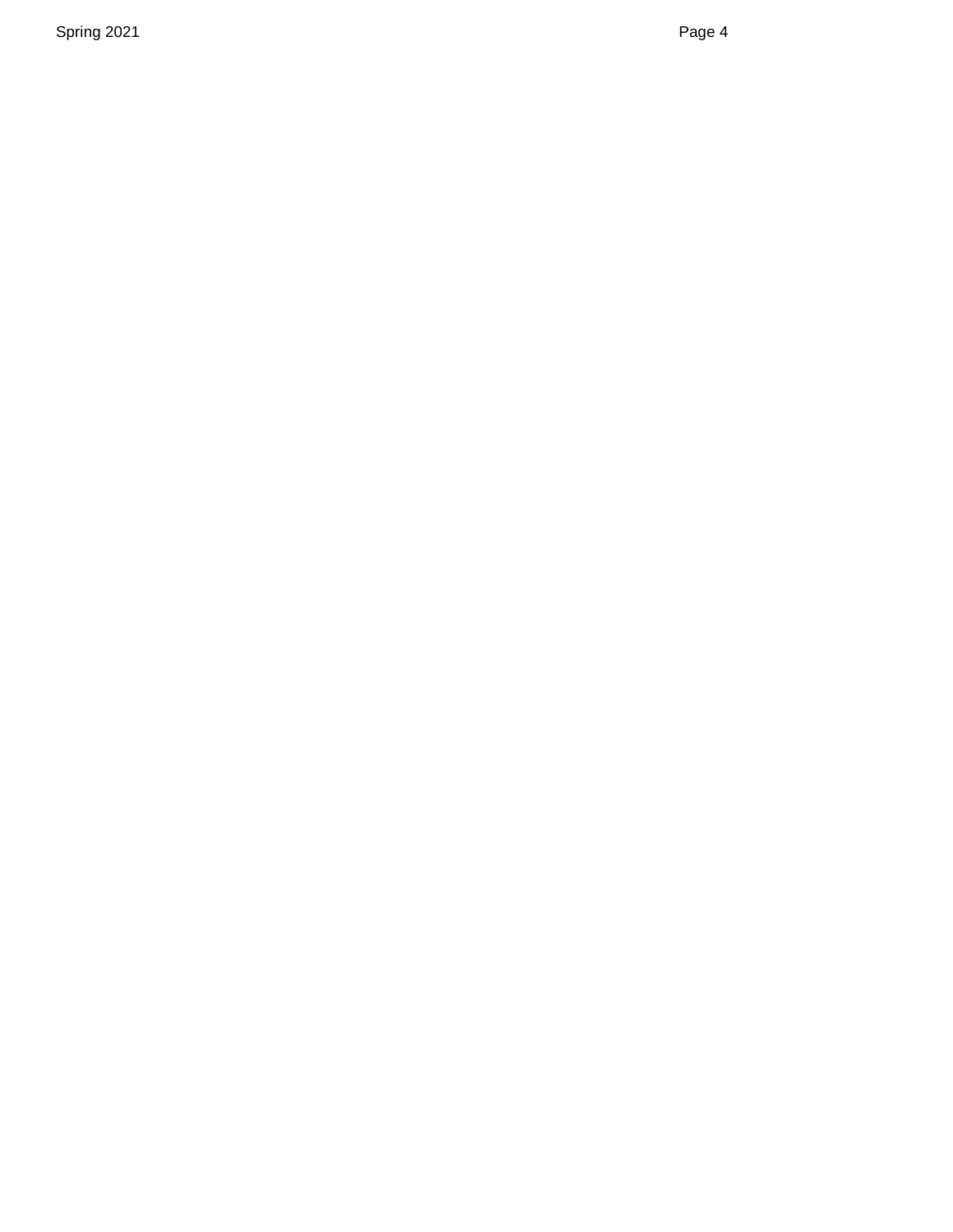### **Mathematics 2412 – Precalculus**

**Section:** 002, Tuesday, 8:30 A.M. **Room:** Levelland Agriculture Building 103

#### **1. General Information**

- 1.1. INSTRUCTOR: Sheyleah V. Harris-Plant, Ph.D.
- 1.2. OFFICES:
	- 1.2.1. Levelland Math Building 120A
	- 1.2.2. Reese Center Building 2, Room 223A
- 1.3. EMAIL: [sharris@southplainscollege.edu](mailto:sharris@southplainscollege.edu)
- 1.4. OFFICE PHONE: (806) 716-2665
- 1.5. OFFICE HOURS:

#### 1.5.1. Virtual: **(Link in Blackboard Course)**

- 1.5.1.1. Monday 15:00 (3:00 pm) 17:00 (5:00 pm)
- 1.5.1.2. Tuesday 11:00 (11:00 am) 12:00 (noon); 14:30 (2:30 pm) 15:30 (3:30 pm)
- 1.5.1.3. Set an appointment of your convenience at [https://sharris-8.youcanbook.me](https://sharris-8.youcanbook.me/)

#### **1.5.2. Reese Center Building 2, Room 223A**

1.5.2.1. Wednesday 15:00 (3:00 pm) – 17:00 (5:00 pm)

#### **1.5.3. Levelland Math Building 120A**

- 1.5.3.1. Thursday 11:00 (11:00 am) 12:00 (noon); 14:30 (2:30 pm) 15:30 (3:30 pm)
- 1.6. COURSE MATERIALS:
	- 1.6.1. *Required*: Course Lecture Notes titled *Precalculus* by Sheyleah Harris-Plant on Blackboard
	- 1.6.2. *Reference (Optional)*: Larson, R. (2010). Precalculus, 8th ed, Brooks/Cole. ISBN 9781439045770
	- 1.6.3. *Reference (Optional)*: OpenStax., (2014). Precalculus, OpenStax CNX. ISBN 9781938168345
	- 1.6.4. *Reference (Optional)*: Rockswold, G., (2010). Precalculus with Modeling & Visualization, 4th ed, Pearson. ISBN 9780321568007
	- 1.6.5. *Reference (Optional)*: Stewart, J., (2011). Precalculus: Mathematics for Calculus, 6th ed, Brooks/Cole. ISBN 9780840068071
	- 1.6.6. *Reference (Optional)*: Young, C. Y. (2014). Precalculus, 2nd ed, New Jersey: John Wiley & Sons, Inc. ISBN 9780470904138

#### 1.7. SUPPLIES:

- 1.7.1. Pencil
- 1.7.2. Erasers
- 1.7.3. 8.5-inch x 11-inch paper
- 1.7.4. Graph paper
- 1.7.5. Web Camera
- 1.7.6. Good internet connection
- 1.7.7. SCIENTIFIC CALCULATORS ALLOWED, NO GRAPHING CALCULATORS

#### **2. Attendance**

- 2.1. ABSENT
	- 2.1.1. Not attending (physical or virtual) class **for any reason**
	- 2.1.2. Arriving fifteen (15) or more minutes after class has started
	- 2.1.3. Not submitting weekly work
- 2.2. TARDY
	- 2.2.1. Counts as 0.5 absences
	- 2.2.2. Arriving between the start of class and fifteen (15) minutes after class started
	- 2.2.3. Leaving class before the class is dismissed
- 2.3. CANCELLATION
	- 2.3.1. Issued by South Plains College or instructor
	- 2.3.2. The student will be responsible for the lecture material presented on Blackboard

#### **3. Email Policy**

- 3.1. The SPC e-mail account is the official channel of communication for South Plains College
- 3.2. Check your school email daily
- 3.3. Use professional email etiquette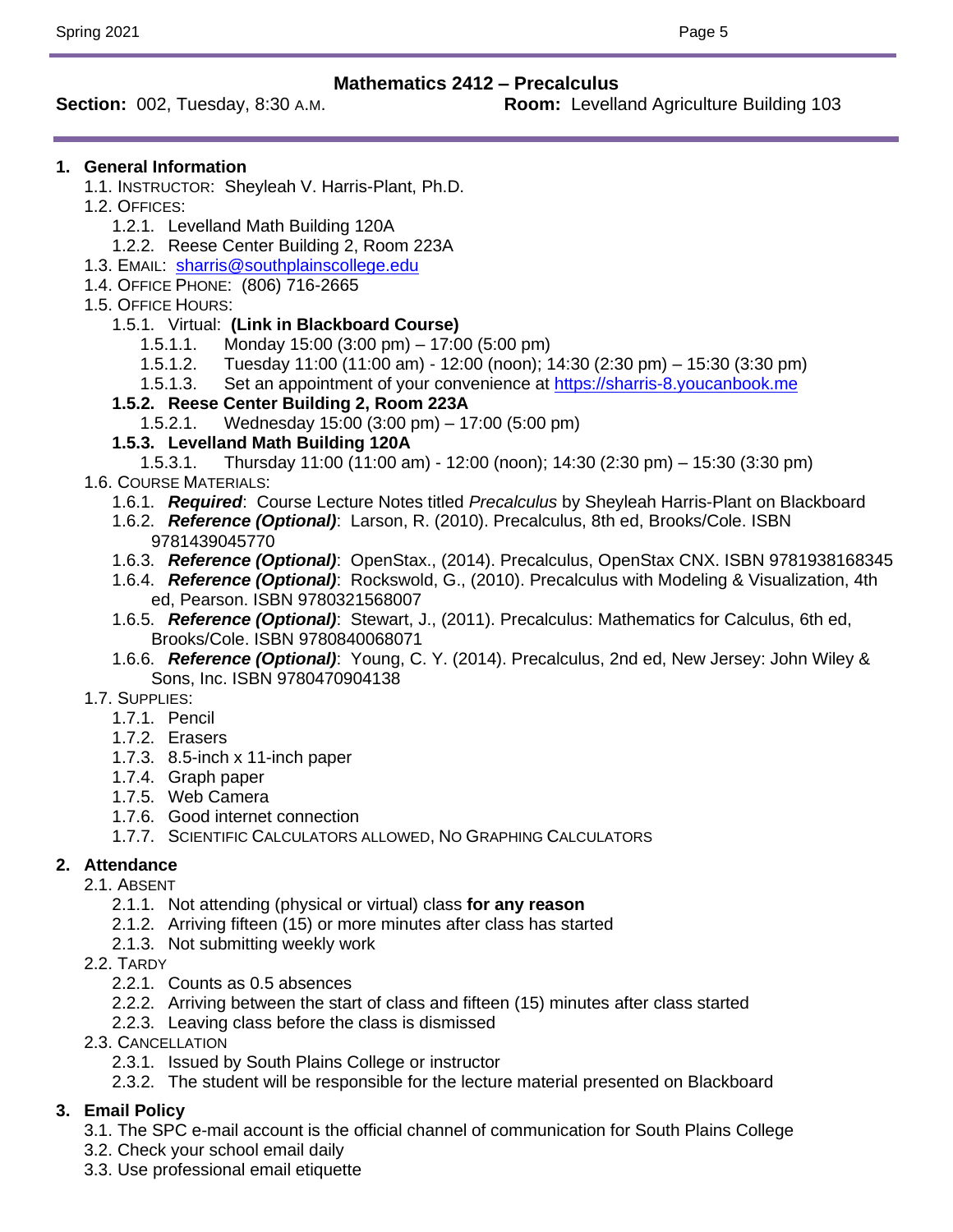### **4. Work and Assessment Directions**

#### 4.1. WORK EXPECTATIONS

- 4.1.1. Work must be on notebook paper
- 4.1.2. Work must be legible, and work must justify the answer
- 4.1.3. Work shown determines the amount of partial credit
- 4.1.4. Scanned work must be
	- 4.1.4.1. In *one pdf* file
		- 4.1.4.1.1. Pages need to be vertical (up and down)
		- 4.1.4.1.2. One page per page in the pdf
		- 4.1.4.2. Uploaded to Blackboard before submitting the assignment
		- 4.1.4.3. If you do not have a scanner, there are mobile apps named "Scannable" (ios only), "Cam Scanner", and "One Drive" that you can try
- 4.2. ASSESSMENT (PROCTORIO) DIRECTIONS
	- 4.2.1. Use Chrome.
		- 4.2.1.1. You will need to download the plug in for Proctorio go to: get.proctorio
	- 4.2.2. Take your exam in a place where you will not be distracted
	- 4.2.3. Show your **entire** workspace
		- 4.2.3.1. This means slide your computer back so the camera picks up your writing space and your face
	- 4.2.4. Turn on your audio and video
	- 4.2.5. Show your cell phone in your workspace
	- 4.2.6. Show your calculator in your workspace
	- 4.2.7. Write the problems on your notebook paper and show all work
	- 4.2.8. After you complete the assessment, you will need to put down your writing utensil and pick up your phone to scan your work
	- 4.2.9. If there is anything questionable, that happens in your assessment or if you do not follow instructions, you may receive a zero (0) for the assessment

### **5. Grades**

- 5.1. The class uses the point system
- 5.2. All grades are rounded from the tenths place
- 5.3. Upon the submission of grades at the end of the semester, **ALL GRADES ARE FINAL**
- 5.4. GRADING SCALE
	- 5.4.1.  $A = 89.5$  or above
	- 5.4.2.  $B = 79.5 89.4$
	- 5.4.3.  $C = 69.5 79.4$
	- $5.4.4.$  D =  $59.5 69.4$
	- 5.4.5.  $F = 59.4$  or below
- 5.5. ASSIGNMENT WEIGHTS
	- 5.5.1. PARTICIPATION
		- 5.5.1.1. Ten  $(10)$  at  $(②)$  1 point each = 10 points
		- 5.5.1.2. Four (4) @ 1 point each = 4 points **extra credit**
		- 5.5.1.3. Instructor will use a rubric to assign the participation grade
			- 5.5.1.3.1. Assesses attendance/promptness
			- 5.5.1.3.2. Assesses preparedness of lecture examples completed
			- 5.5.1.3.3. Assesses preparedness of self lecture examples completed
			- 5.5.1.3.4. Assesses practice (which includes having all practice problems attempted)
		- 5.5.1.4. Upload due weekly on Blackboard
		- 5.5.1.5. No Late Work Accepted
	- 5.5.2. MEMORY QUIZZES
		- 5.5.2.1. Ten (10) @ 1 point each = 10 points
		- 5.5.2.2. Four (4) @ 1 point each = 4 points **extra credit**
		- 5.5.2.3. Due weekly on Blackboard
		- 5.5.2.4. Uses Proctorio (web camera and Chrome required)
		- 5.5.2.5. 20 minutes to complete and upload to Blackboard
		- 5.5.2.6. Instructor will grade the questions as correct or incorrect, no partial credit
		- 5.5.2.7. Must upload work within the assignment
		- 5.5.2.8. No Late Work Accepted
	- 5.5.3. WEEKLYQUIZZES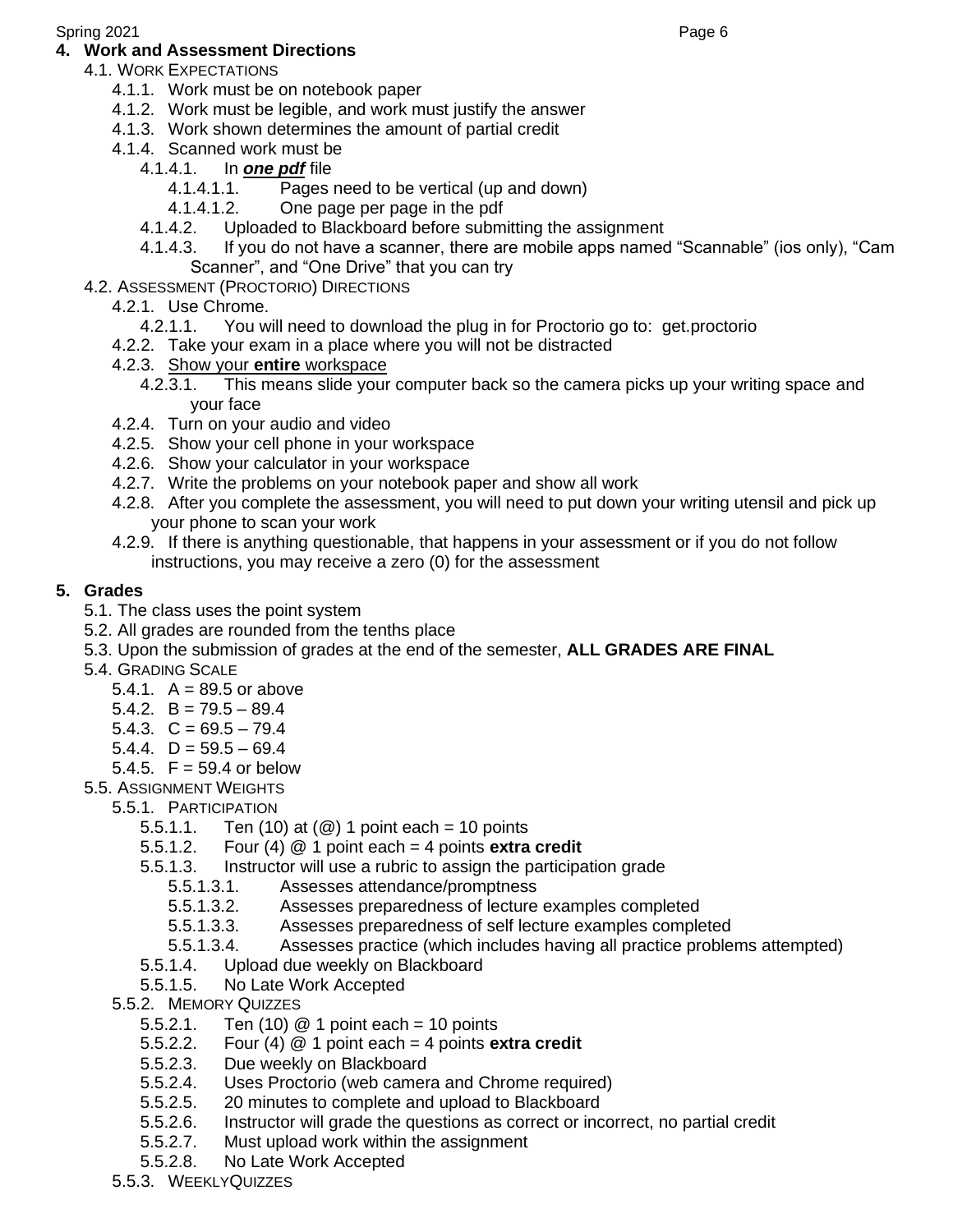Spring 2021 Page 7 (1999) 2021 Page 7 (1999) 2021 Page 7 (1999) 2021 Page 7 (1999) 2021

- 5.5.3.1. Ten (10) @ 2 point each = 20 points
	- 5.5.3.2. Four (4) @ 2 point each = 8 points **extra credit**
	- 5.5.3.3. Due weekly on Blackboard
	- 5.5.3.4. Uses Proctorio (web camera and Chrome required)
	- 5.5.3.5. Questions similar to to practice problems
	- 5.5.3.6. 1 hour (60 minutes) to complete
	- 5.5.3.7. Instructor will grade the answer and the work
		- 5.5.3.7.1. Correct answer, but no work is worth 25% of the points
		- 5.5.3.7.2. Correct work is worth 75% of the points
		- 5.5.3.7.3. Partial Credit is given according to the place of the mistake in the answer
	- 5.5.3.8. Must upload work within 15 minutes of completion of assignment
	- 5.5.3.9. No Late Work Accepted
- 5.5.4. UNIT EXAMS
	- 5.5.4.1. Four (4)  $@$  10 point each = 40 points
	- 5.5.4.2. Uses Proctorio (web camera and Chrome required)
	- 5.5.4.3. 3 hours (180 minutes) to complete
	- 5.5.4.4. Instructor will grade the answer and the work
		- 5.5.4.4.1. Correct answer, but no work is worth 25% of the points
		- 5.5.4.4.2. Correct work is worth 75% of the points
		- 5.5.4.4.3. Partial Credit is given according to the place of the mistake in the answer
	- 5.5.4.5. Must upload work within 15 minutes of completion of assignment
	- 5.5.4.6. No Late Work Accepted
- 5.5.5. FINAL EXAM
	- 5.5.5.1. Comprehensive (Covers everything covered during the semester)
	- 5.5.5.2. Failure to attempt the final exam will result in a failing grade for the course
	- 5.5.5.3. Written Portion @ 10 points = 10 points
		- 5.5.5.3.1. Uses Proctorio (web camera and Chrome required)
		- 5.5.5.3.2. 3 hours (180 minutes) to complete
		- 5.5.5.3.3. Instructor will grade the answer and the work
			- 5.5.5.3.3.1. Correct answer, but no work is worth 25% of the points
			- 5.5.5.3.3.2. Correct work is worth 75% of the points
			- 5.5.5.3.3.3. Partial Credit is given according to the place of the mistake in the answer
		- 5.5.5.3.4. Must upload work within 15 minutes of completion of assignment
		- 5.5.5.3.5. No Late Work Accepted
	- 5.5.5.4. Oral Portion  $@$  10 points = 10 points
		- 5.5.5.4.1. Uses GoReact (student records video of themselves answering the question)
	- 5.5.5.5. No Late Work Accepted
- 5.6. **All supplemental material and your current grade are available all semester on South Plains College's Blackboard server.**
- 5.7. The instructor will usually return feedback by the next class day; however, they reserve the right to have one (1) week to grade assignments and post grades from the due date.

# **6. Removal from Course**

- 6.1. WITHDRAWL
	- 6.1.1. You must start the process
	- 6.1.2. Fill out the *Student Initiated Drop* Form found on
		- <https://www.southplainscollege.edu/admission-aid/apply/schedulechanges.php>
	- 6.1.3. SPC may not permit an undergraduate student to drop a total of more than six courses (including any course a transfer student has dropped at another institution of higher education)

## 6.2. ATTENDANCE

- 6.2.1. Miss twenty percent (20%) of class assignments for the semester
- 6.2.2. The instructor has the right to drop the student with a grade of F or an X

# 6.3. REINSTATEMENT

6.3.1. There is NO reinstatement once a student is dropped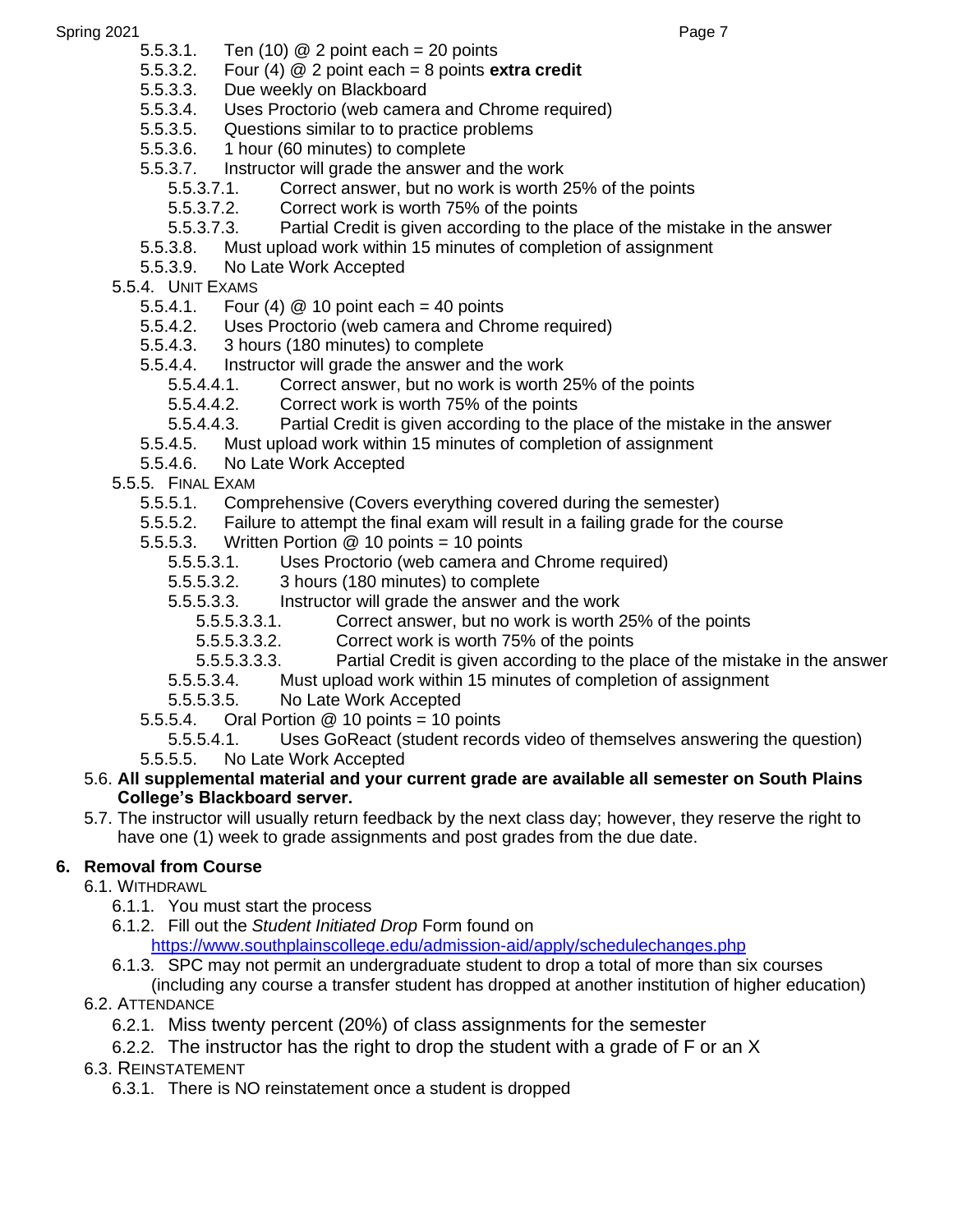#### **7. Resources**

- 7.1. INSTRUCTOR
- 7.2. FREE TUTORING
	- 7.2.1. Levelland Campus in Mathematics-Engineering Building room 116
	- 7.2.2. Reese Center in Building 2 room 212
	- 7.2.3. Lubbock Center in the Computer Lab
	- 7.2.4. Live Virtual Tutoring
	- 7.2.5. Make appointment at

<https://www.southplainscollege.edu/exploreprograms/artsandsciences/teacheredtutoring.php>

7.2.6. Sign in when you seek the help of a tutor

7.3. LIBRARY

- 7.3.1. Reserve Textbooks
	- 7.3.1.1. Levelland Library
	- 7.3.1.2. Reese Center
- 7.3.2. Technology Checkout
	- 7.3.2.1. Chromebooks
		- 7.3.2.2. Hot Spots

## **Supplementary Course Information**

Blackboard is the online course management system that will be used for this course. This course syllabus, as well as any class handouts, can be accessed through Blackboard. Login at

https://southplainscollege.blackboard.com/. The user name and password should be the same as the MySPC and SPC email.

**User name:** first initial, last name, and last 4 digits of the Student ID

**Password:** Original CampusConnect Pin No. (found on SPC acceptance letter)

**"Intelligence plus character – that is the goal of true education."** – Dr. Martin Luther King, Jr.

**"Hard work is required, but must also produce value." –** Norman Chaffee

**"True knowledge exists in knowing that you know nothing."** – Socrates

**"There is no end to education. It is not that you read a book, pass an examination, and finish with education. The whole of life, from the moment you are born to the moment you die, is a process of learning."** – Jiddu Krishnamurti

**"In the United States, we experience many freedoms. Two of these freedoms include the freedom to succeed and the freedom to fail. Which one will you choose?"** – Alan Worley



©1997 by Randy Glasbergen. E-mail: randyg@norwich.net<br>http://www.norwich.net/~randyg/toon.html

"I forgot to make a back-up copy of my brain, so everything I learned last semester was lost."

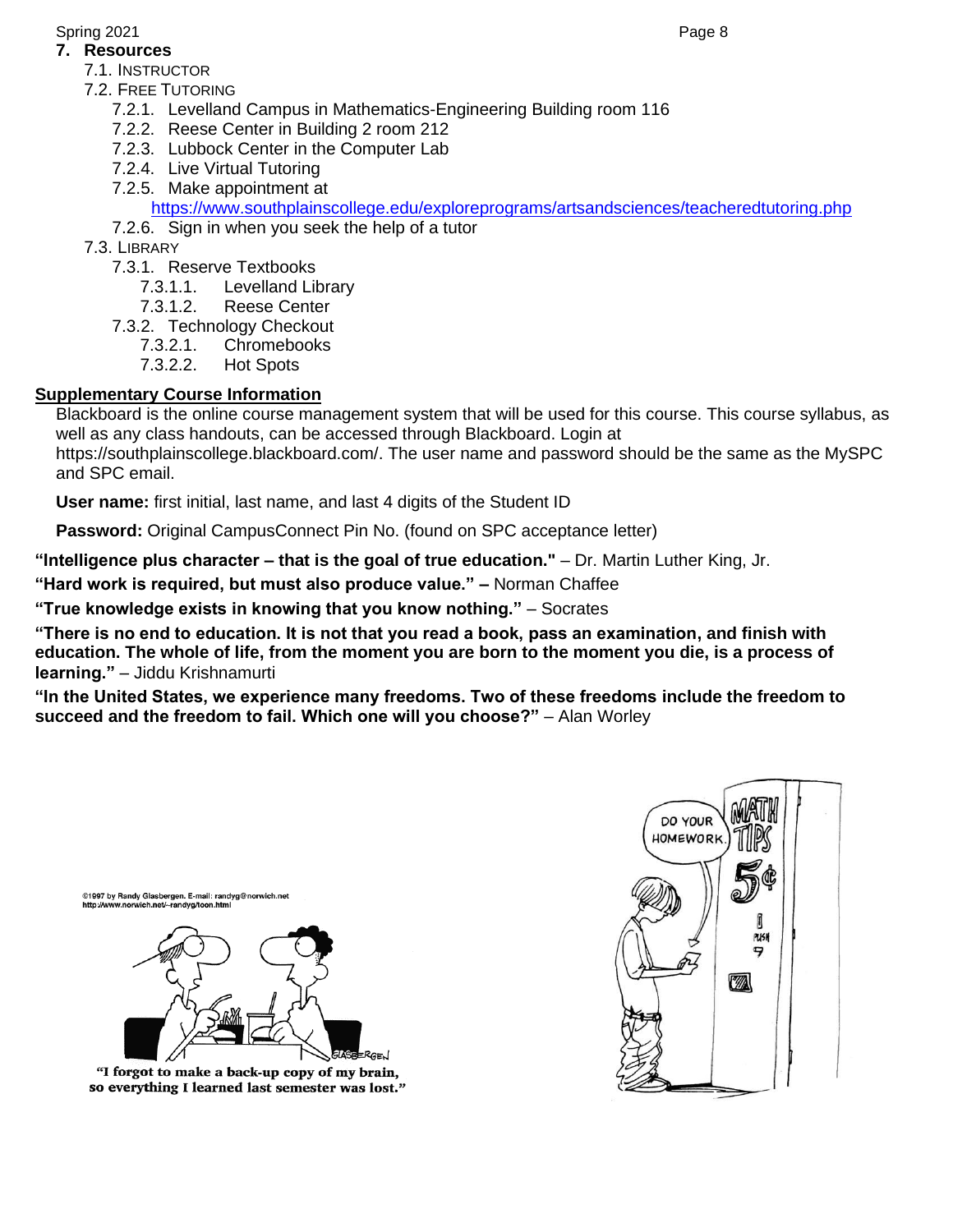## **Expectations of the Instructor**

The student is within all rights to expect that the instructor does the following:

- $\triangleright$  Show up, as scheduled, to teach all the information pertaining to the course.
- $\triangleright$  Be prepared for class and know the material.
- $\triangleright$  Provide notice of any schedule changes.
- $\triangleright$  Maximize the time allotted for this course by assessing student aptitude for covered information at the close of each lecture, when time permits.
- $\triangleright$  Present the material in a manner that can generally be understood by the majority of the class.
- $\triangleright$  Be accessible to those who need assistance outside of the classroom setting, by way of e-mail or in person, during office hours or reasonably scheduled appointment times.
- $\triangleright$  Hold to any assignment(s) given during the course of the semester unless removed.
- $\triangleright$  Uphold the policies of the college as it pertains to the student's welfare in the course.
- $\triangleright$  Not make any exceptions regarding the dismissal of any student from the course for reasons listed herein.
- $\triangleright$  Allow each student the opportunity to discuss the material presented during the lecture period.
- $\triangleright$  Provide examinations based on the information discussed in class that contains problems that use solving methods *similar* to those assigned from sections pertaining to the exam.

## **Expectations of the Student**

The instructor is within all rights to expect that the student does the following:

- ➢ READ THE SYLLABUS!!! You will remain subject to the criteria outlined herein whether you read this or not, so it is in your best interest to do so!
- $\triangleright$  Show up on time, as scheduled, to receive and learn all information pertinent to the course and be mindful of any schedule changes.
- $\triangleright$  Bring all materials needed for the course and refrain from bringing anything that is not needed – Be prepared.
- $\triangleright$  Stay up with the course activities don't get behind.
- $\triangleright$  Work homework early enough to get help, if needed – use good time management skills.
- $\triangleright$  Ask questions to get a clearer understanding.
- $\triangleright$  Keep all notes and assignments organized. This will prove to be helpful in preparing for the exams.
- $\triangleright$  If you are going to withdraw from this course, then *all withdrawals must be done by Thursday, 29 April 2021*. There will be no withdrawals given after this date.
- ➢ Take advantage of *all* the resources available to you. In the collegiate setting, all students are considered adults and are expected to uphold conduct worthy of such consideration.
- $\triangleright$  Be mindful of the classroom setting and the roles therein. While student tuition is vital to the wellbeing of this academic institution, this does NOT warrant the concession of an instructor to you in a manner that compromises the integrity of the classroom setting and that of the institution itself.
- ➢ Be willing to work together with **BUT NOT DO WORK FOR** – fellow classmates.
- ➢ *Write all graded work legibly. All work not legible will not be accepted by the instructor and will cause you to receive a grade of zero percent (0%) for the work in question.*
- ➢ Turn all electronic devices *off* that have no use in the classroom setting. This means all music players, cellular telephones (or cell phones), pagers, etc. In the event that a cell phone must be on (family emergencies only), then the phone must be on vibrate mode and placed on your desk or table. If an unsanctioned device is in use during an exam, then its grade will be zero percent (0%) and possible removal from the course.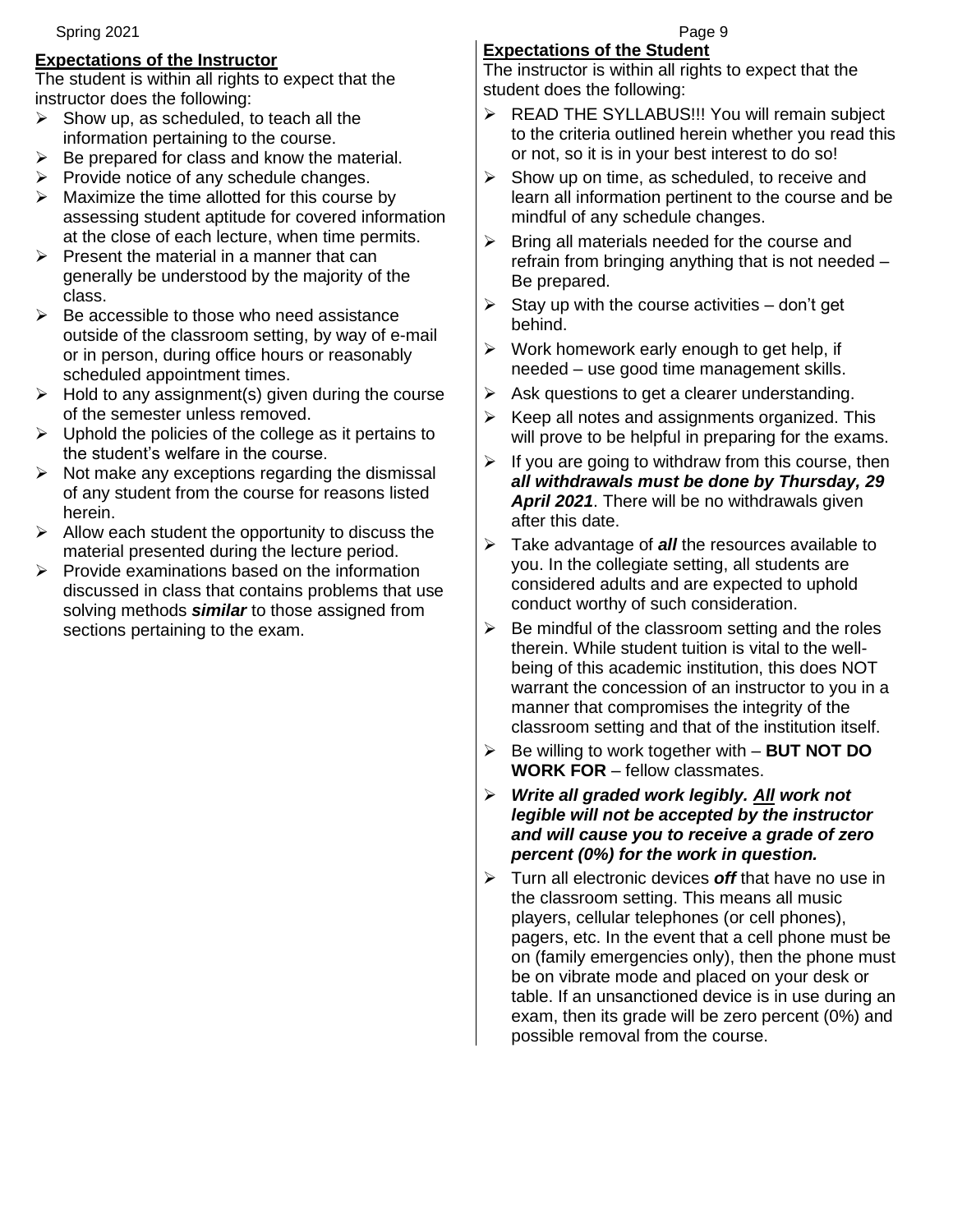### **Tips for Learning in a Flipped Classroom**

This is a flipped classroom and how you receive instruction in this class will look different from the way you have received instruction from classes in the past. Your "homework" will typically involve you interacting with short videos before class. That will then free up class time for me to help you more, and give us more class time for discussions, collaborative assignments, and hands-on experiences. Since this class is different, I have listed out some suggestions which will ensure that you are completely successful.

#### **When and How You Watch a Lecture Video**

- Sitting in a quiet, distraction-free setting
- Silence the phone
- Close all other tabs and windows on your device
- Not connected to social media while watching the lecture video
- Have your class notebook and a writing utensil to take notes
- Use a set of headphones to watch the videos

### **Note-taking Tips**

- Take careful notes from the video
- Draw appropriate diagrams and charts in your notes
- Frequently pause the video to take notes
- "Rewind" the video when you don't understand something
- When the instructor tells you to solve a problem or write something down, do it
- Write down questions in your notes from the lecture video when you don't understand something
- Bring your questions to class and ask the instructor for help and clarification

### **How to Best Participate In Class**

- Ask the instructor the questions you wrote down in your notes
- Fully participate in class activities
- Work with your classmates
- Offer to help your classmates with things you understand
- Ask for help from your classmates when they understand more than you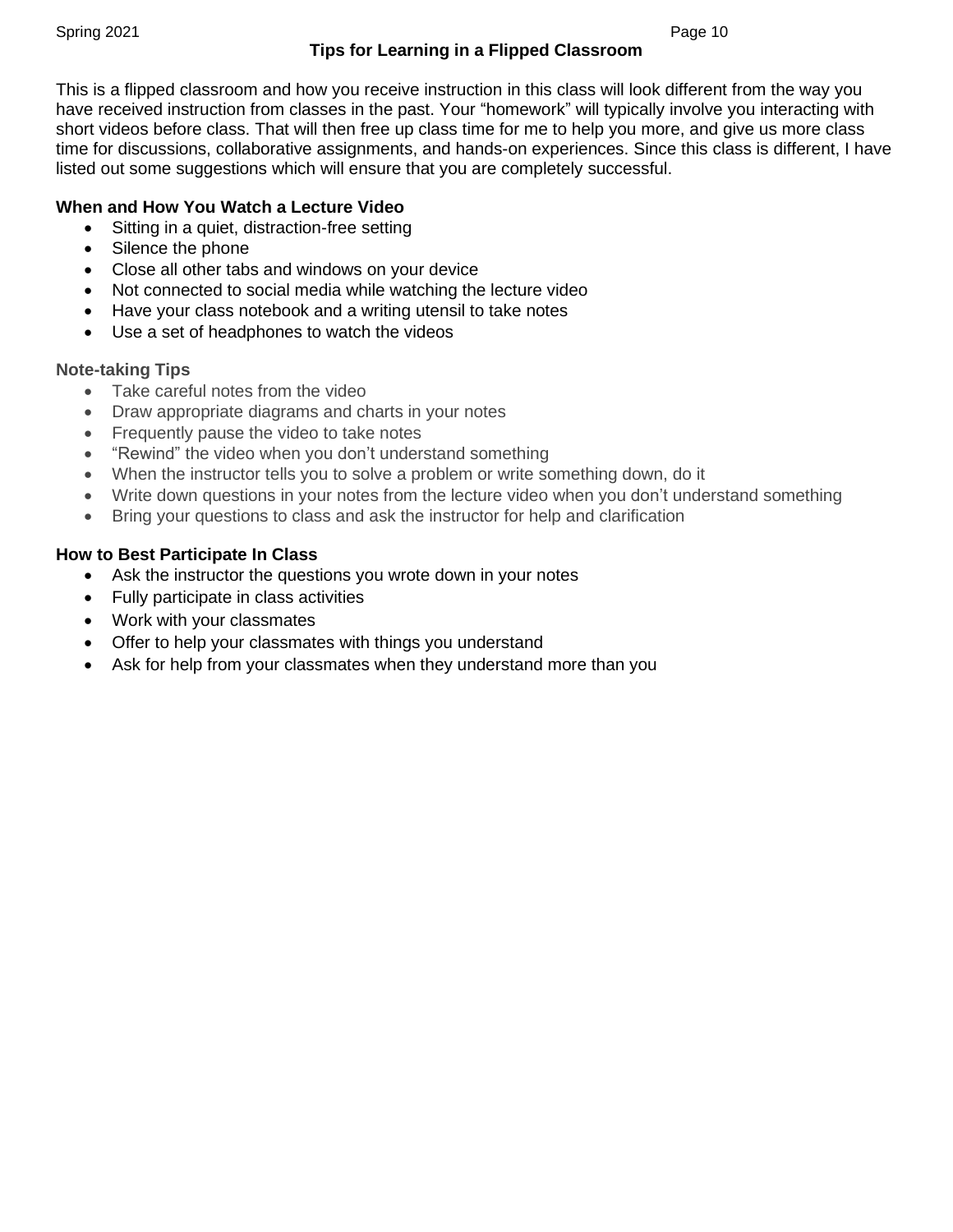| <b>Date</b>                           | <b>Topic</b>                                                         | <b>Assignments</b>                                |
|---------------------------------------|----------------------------------------------------------------------|---------------------------------------------------|
| Week 1:<br>17 Jan - 23 Jan            | Introduction                                                         | Syllabus Receipt and<br><b>EdReady Diagnostic</b> |
|                                       |                                                                      | Exam                                              |
|                                       | <b>Unit 1 - Functions</b>                                            |                                                   |
|                                       | Angles                                                               | #1-34 all                                         |
|                                       | Non-Acute Angles                                                     | #1-25 all                                         |
| Week 2:<br>24 Jan - 30 Jan            | <b>Functions and Function Notation</b>                               | #1-39 all                                         |
|                                       | <b>Linear Functions</b>                                              | #1-29 all                                         |
|                                       | <b>Quadratic Functions</b>                                           | #1-20 all                                         |
| Week 3:<br>$31$ Jan $-6$ Feb          | <b>Polynomial Functions</b>                                          | #1-12 all                                         |
|                                       | <b>Radical Functions</b>                                             | #1-6 all                                          |
|                                       | <b>Rational Functions</b>                                            | $#1-4$ all                                        |
|                                       | Definition of Trigonometric Functions                                | #1-20 all                                         |
|                                       | Non-Standard Position Angles                                         | #1-15 all                                         |
| Week 4:<br>$7$ Feb $-$ 13 Feb         | <b>Graphs of the Trigonometric Functions</b>                         | $#1-8$ all                                        |
|                                       | <b>Exponential Functions</b>                                         | #1-13 all                                         |
|                                       | <b>Logarithmic Functions</b>                                         | #1-25 all                                         |
| 14 Feb                                | Unit 1 Exam Due (10 points)                                          |                                                   |
|                                       | <b>Unit 2 - Mathematical Manipulation</b>                            |                                                   |
| Week 5:                               | Properties of Logarithmic Functions<br><b>Fundamental Identities</b> | #1-20 all<br>#1-45 all                            |
| 14 Feb - 20 Feb                       |                                                                      | #1-12 all                                         |
|                                       | Sum and Difference Identities                                        | #1-8 all                                          |
|                                       | Double-Angle Identities<br>Half-Angle and Power Reducing Identities  | #1-13 all                                         |
| Week 6:                               | Sum-to-Product and Product-to-Sum Identities                         | #1-7 all                                          |
| 21 Feb - 27 Feb                       | <b>Combining Functions</b>                                           | #1-20 all                                         |
|                                       | <b>Inverse Functions</b>                                             | #1-40 all                                         |
|                                       | <b>Transformations</b>                                               | #1-30 all                                         |
| Week 7:                               |                                                                      | #1-20 all                                         |
| 28 Feb $-6$ Mar                       | <b>Binomial Expansion</b><br>Rates of Change                         | #1-17 all                                         |
|                                       | Symbolic Algebraic Manipulation                                      | #1-25 all                                         |
| Week 8:<br>$7$ Mar $-$ 13 Mar         |                                                                      | #1-16 all                                         |
| 14 Mar                                | <b>Verifying Trigonometric Identities</b>                            |                                                   |
| 14 Mar - 20 Mar                       | Unit 2 Exam Due (10 points)<br><b>No Class - Spring Break</b>        |                                                   |
|                                       | Unit 3 - Equations, Inequalities, and Partial Fractions              |                                                   |
| Week 9:<br>21 Mar - 27 Mar            | <b>Other Types of Equations</b>                                      | #1-40 all                                         |
|                                       | <b>Exponential and Logarithmic Equations</b>                         | #1-20 all                                         |
|                                       | <b>Roots of Polynomial Functions</b>                                 | #1-12 all                                         |
| <b>Week 10:</b>                       | <b>Systems of Equations</b>                                          | #1-25 all                                         |
|                                       | Inequalities in One Variable                                         | #1-30 all                                         |
| $28$ Mar $-3$ Apr                     | <b>Partial Fractions</b>                                             | $\frac{1}{4}$ 1-12 all                            |
| 4 Apr                                 | Unit 3 Exam Due (10 points)                                          |                                                   |
| <b>Week 11:</b><br>$4$ Apr $-$ 10 Apr | Unit 4 - Analytical Geometry                                         |                                                   |
|                                       | <b>Sequences and Series</b>                                          | #1-18 all                                         |
|                                       | <b>Geometric Sequences and Series</b>                                | #1-19 all                                         |
| <b>Week 12:</b><br>11 Apr - 17 Apr    | Parabolas                                                            | #1-20 all                                         |
|                                       | Ellipses                                                             | $\frac{1}{41}$ -19 all                            |
|                                       | <b>Circles</b>                                                       | #1-15 all                                         |
|                                       | <b>Hyperbolas</b>                                                    | #1-12 all                                         |